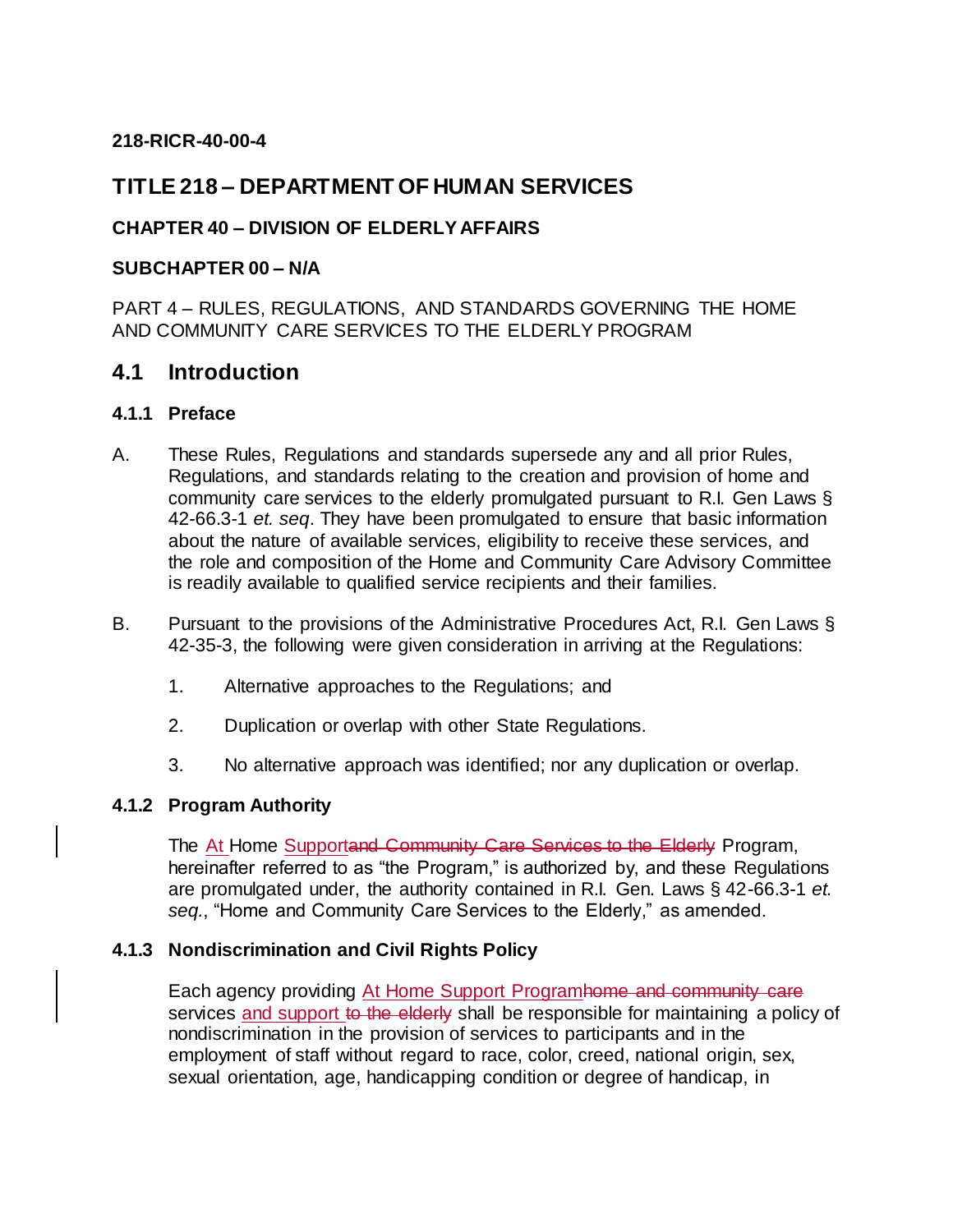accordance with all applicable State and Federal statutes, Regulations, and local ordinances.

### **4.1.4 Severability**

If any provision of the Rules and Regulations herein or the application thereof to any program or circumstances shall be held invalid, such invalidity shall not affect the provision or application of the Rules and Regulations which can be given effect, and to this end the provisions of the Rules and Regulations are declared to be severable.

### **4.1.5 Definitions**

- A. For the purpose of these Rules and Regulations, the following words and phrases shall mean:
	- 1. "Activities of daily living" or "ADLs" means everyday routines generally involving functional mobility and personal care, including but not limited to, bathing, dressing, grooming, eating, toileting, mobility and transfer.
	- 12. "Adult day services program" means an agency licensed through the Rhode Island Department of Health that provides a comprehensive supervised program on a regular basis to address the biological, psychological and social needs of adults for a substantial part of a day in a single physical location for a specified number of participants daily. Adult day services may include, medical supervision, social and educational activities, snacks and/or hot lunch.
	- 3. "Alzheimer's disease" is a specific brain disease and is the most common cause of dementia, accounting for sixty (60%) to eighty (80%) percent of dementia cases.
	- 42. "Assisted living residence" means a publicly or privately operated residence that is licensed pursuant to R.I. Gen. Laws § 23-17.4, as amended.
	- 53. "Case management agency" means service provided by a communitybased agency designated by the Division Office of Healthy Aging to provide care coordination for home and community care clients that facilitates access to and coordinates the various services available to meet, maintain and improve the functional level and independence of the client.
	- 64. "Cost share" means the assigned client contribution to the cost of services. As used herein, "cost share" shall have the same meaning as "copay."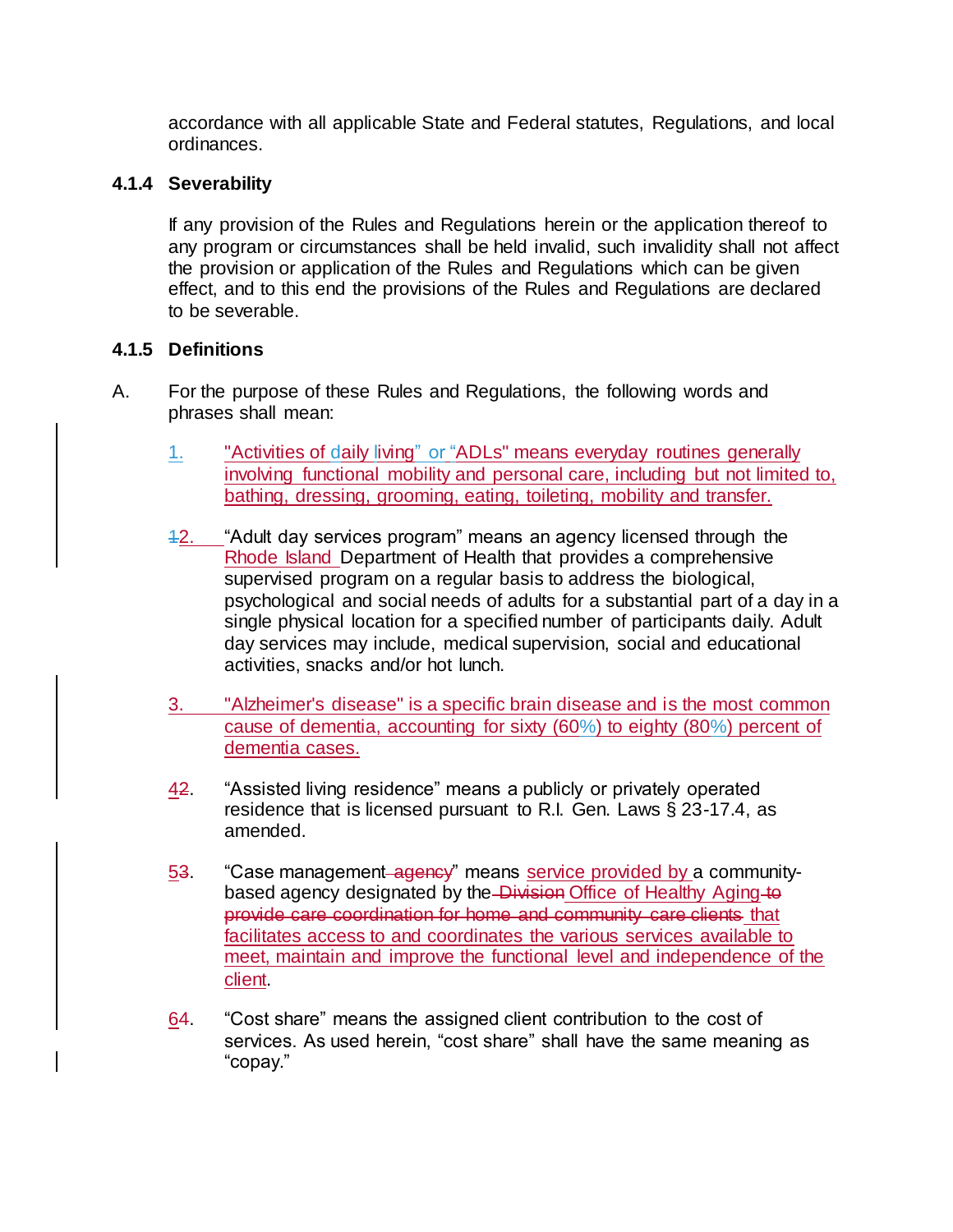- 7. "Dementia" is used to describe a group of symptoms that affects memory, thinking and behavior. Symptoms eventually grow severe enough to interfere with daily tasks.
- 5. "Division" means the Rhode Island Department of Human Services, Division of Elderly Affairs.
- 86. "Director" means the Director of the Rhode Island Division of Elderly Affairs Office of Healthy Aging.
- 97. "Federal poverty level" or "FPL" means the Federal poverty guidelines that are issued each year in the Federal Register by the U.S. Department of Health and Human Services and that are used for administrative purposes, such as determining eligibility for certain Federal programs. For purposes of these Regulations, a percentage of the FPL is used to determine eligibility for the Program.
- 10. "Functional assessment" is a tool used to collect information on an individual's health conditions and functional needs. This tool may be used to develop a plan of care for specific services that an individual may receive upon being determined eligible.
- 11. "Functional impairments" means a physical, mental, social or cognitive condition or deficit that restricts an individual's ability to perform the tasks and activities of daily living and that impedes the individual's capability for self-care and independent living without assistance or supervision from others on a recurring or continuous basis for extended periods of time.
- 8. "Home and community care services" means arranging for, or providing directly to the client, or providing through contract services, such as home health aide/homemaker services, and such other services that may be required for a client to remain in the community and as may be promulgated by Division regulations.
- 12. "Home and community based services" or "HCBS" means a set of services delivered in the home or a community-based setting, that address the needs of people with functional limitations who need help with daily living activities in order to remain living at home.
- 139. "Home care agency" means any agency licensed by the Department of Health as a "home nursing care provider" and/or "home care provider" under the provisions of R.I. Gen. Laws Chapter 23-17, as amended.
- 10. "Home health aide services" means simple health care tasks, personal hygiene services, housekeeping tasks essential to the patient's health, and other related supportive services. These services shall be in accordance with a plan of treatment for the patient and shall be under the supervision of the appropriate health care professional. These services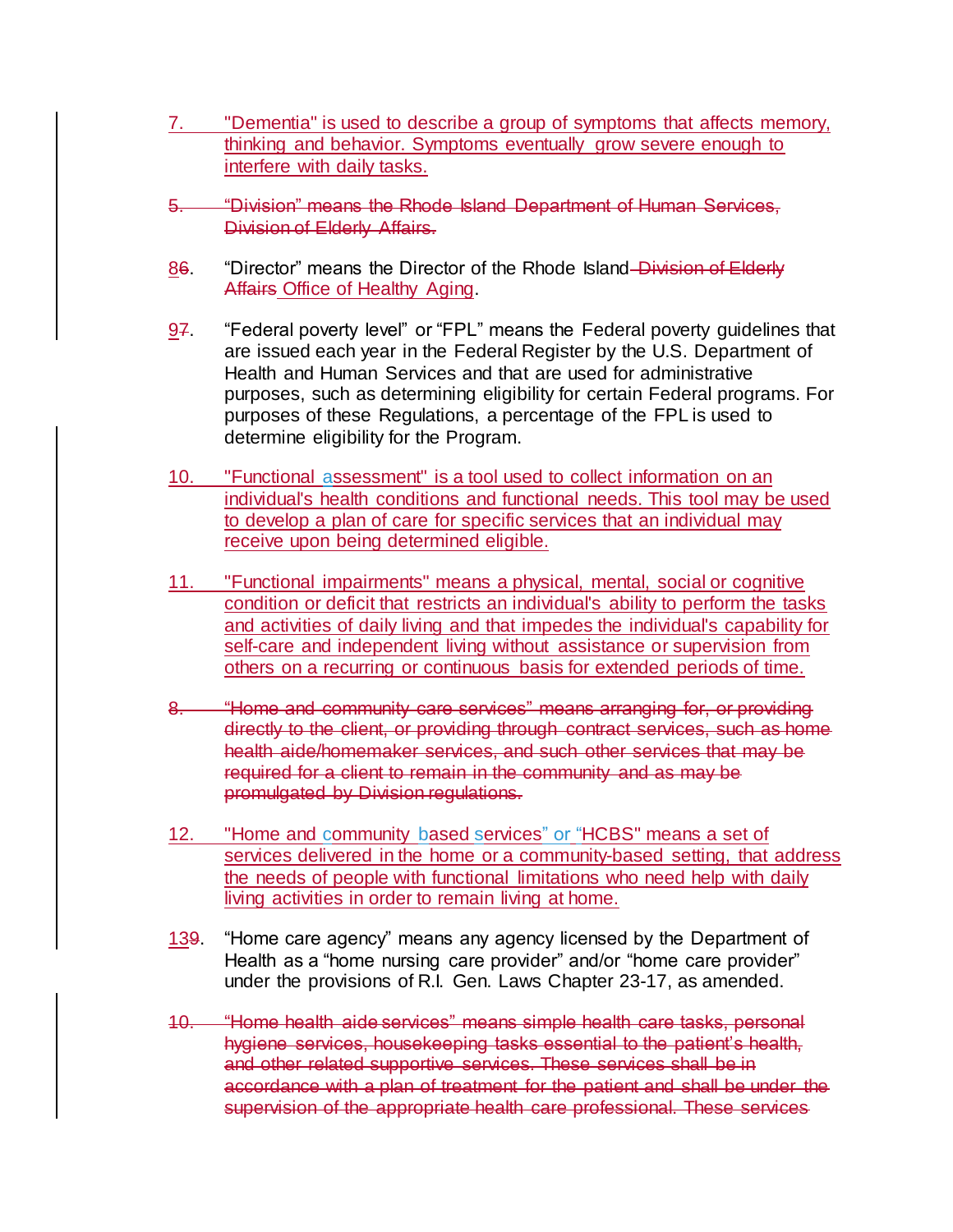shall be provided by a person who meets the standards established by the Department of Health.

- 1411. "Functional impairment Homebound" means the condition of the client is such that the client does not have the normal ability to leave home, consequently leaving the home requires a considerable and taxing effort by the client. A client does not have to be confined to bed to be homebound.
- 1512. "Homemaker services" means assistance and instruction in managing and maintaining a household, and incidental household tasks for persons at home because of illness, incapacity, or the absence of a caretaker relative. These services shall be provided by a person who meets the standards established by the Department of Health the performance of general household tasks (e.g. meal preparation and routine household care) provided by a qualified homemaker, who is employed by a licensed home care agency, when the beneficiary or caretaker regularly responsible for these activities is temporarily absent or unable to manage the home and care for him or herself or others in the home.
- 1643. "Income" means the sum of Federal adjusted gross income as defined in the Internal Revenue Code of the United States, and all non-taxable income including, but not limited to reported to the Internal Revenue Service (IRS) for the prior year of application or the sum of the following income from the prior year:
	- a. Salary, wages, bonuses, commissions, income from selfemployment, interest, dividends, capital gains, alimony, net rental income, pensions and annuities; and
	- b. Gross Social Security income, gross retirement, Veteran's disability pensions or benefits, capital gains not reported above, cash Public Assistance, support payments, Unemployment Insurance, and other non-taxable income/interest.
	- a. The amount of capital gains excluded from adjusted gross income;
	- b. Support money;
	- c. Alimony;
	- d. Non-taxable strike benefits;
	- e. Cash public assistance and relief not including relief granted pursuant to applicable statutes;
	- the gross amount of any pension or annuity (including railroad retirement act benefits, all payments received under the federal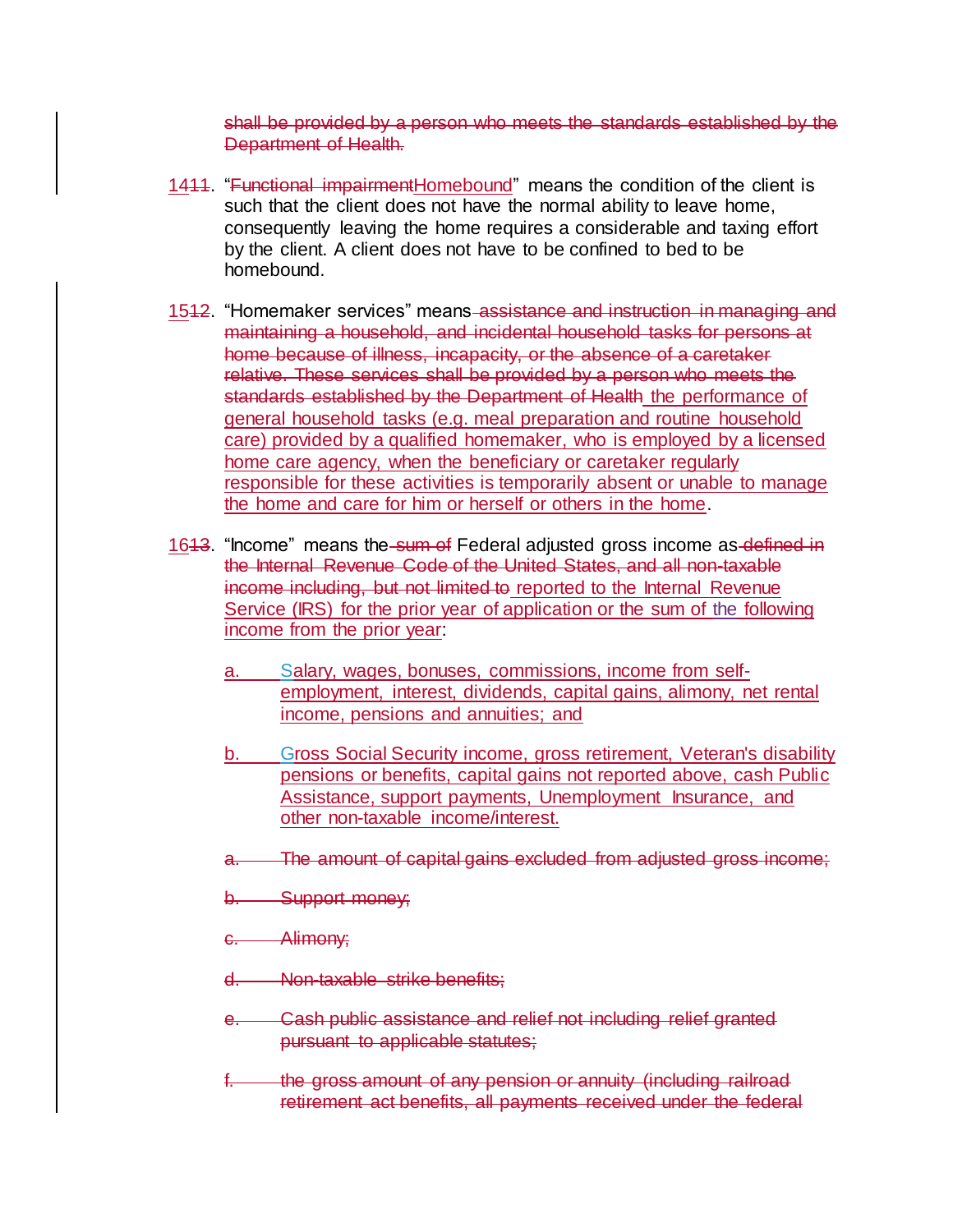Social Security Act, state unemployment insurance laws, and veterans' disability pensions);

- g. Non-taxable interest received from the federal government or any of its instrumentalities; workers' compensation;
- h. The gross amount of "loss of time" insurance.
- ci. "Income", as used herein, shall not include:
	- (1) Gifts from non-government sources;
	- $(2)$  Surplus foods;
	- (3) Other relief in kind supplied by a public or private agency;
	- (4) Sums of money expended for medical and pharmaceutical needs that exceed three percent (3%) of applicant's annual income or three percent (3%) of applicant's preceding ninety (90) day income computed on an annual basis.
- 1714. "Long- term care ombudsperson" means the person or persons designated by the Rhode Island Office of Healthy Aging Director for the purpose of advocating on behalf of recipients of long-term care services and of receiving, investigating and resolving through mediation, negotiation and administrative action complaints filed by recipients of longterm care services; individuals acting on their behalf or any individual organization or government agency that has reason to believe that a longterm care agency has engaged in activities, practices or omissions that constitute a violation of applicable statutes or regulations or that may have an adverse effect upon the health, safety, welfare, rights or the quality of life of recipients of long-term care services.
- 18. "Long term services and supports" or "LTSS" means a variety of health, health-related and social services that assist individuals with functional limitations due to physical, cognitive or mental conditions, or disabilities. LTSS includes assistance with Activities of Daily Living (ADL's such as eating, bathing and dressing) and Instrumental Activities of Daily Living (IADL's such as housekeeping and shopping over an extended period of time).
- 19. "Medical expenses" means allowable medical expenses that exceed three percent (3%) of an individual's annual income. The expenses may be applied against the individual's total income in the determination for program eligibility if an individual's income is above the income standard. Medical expenses include, but are not limited to:
	- a. Physicians, dentist, and other health care professional visits;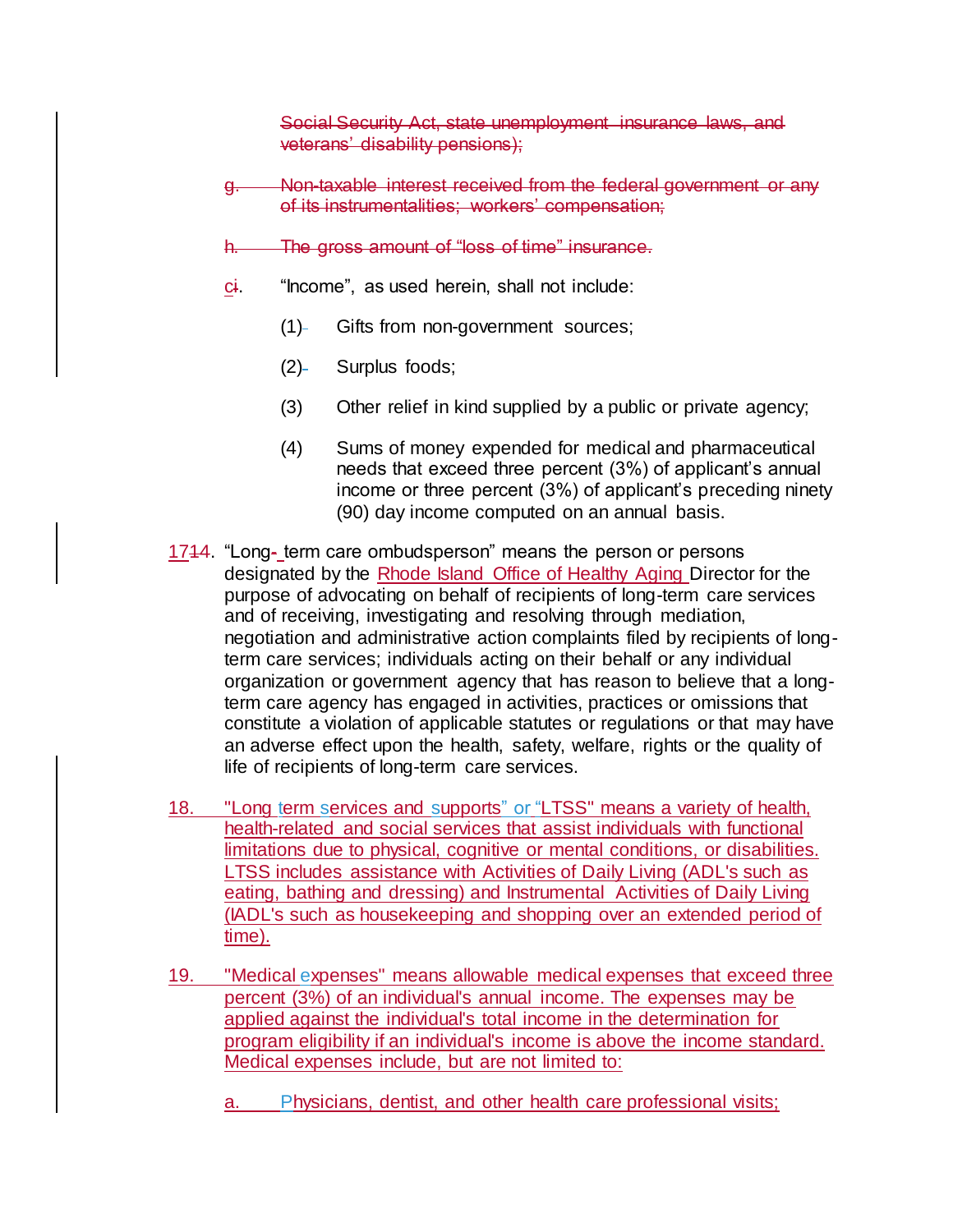- b. Health insurance premiums, co-pays, co-insurance, and deductibles;
- c. Vision care costs;
- d. Prescription medications;
- e. Medical tests and x-rays;
- f. Acute hospital and nursing care services;
- g. Home nursing care such as personal care attendants, private duty nursing and home health aides;
- h. Audiologist service and hearing aides;
- i. Dentures;
- j. Durable medical equipment such as wheelchairs and protective shields;
- k. Therapies such as speech, physical or occupational;
- l. Transportation for medical care such as care, taxi, bus, or ambulance; and
- m. Long Term Services and Supports (LTSS) expenses at home or in a health care institution at the State Medicaid reimbursement rate.
- 20. "Office" means the Rhode Island Office of Healthy Aging.
- 21. "Person-centered options counseling" means an interactive decisionsupport process involving individuals and their family members, caregivers and/or significant others that assist them in the understanding of the LTSS choices that best serve their own goals and preferences, needs and strengths, and unique values and circumstances.
- 22. "Personal care" means a range of services and supports that enables HCBS beneficiaries to accomplish tasks that they would normally do for themselves if they did not have functional and/or clinical limitations. Personal care may take the form of hands-on assistance or cuing to prompt the beneficiary to perform a task. The services may be provided on an episodic or on a continuing basis and may be provided by a home health aide, personal care attendant, or direct service worker.
- 2315. "Respite care services" means temporary care given inside or outside the home of a client who cannot entirely care for him/herself and thereby offers relief to caregivers.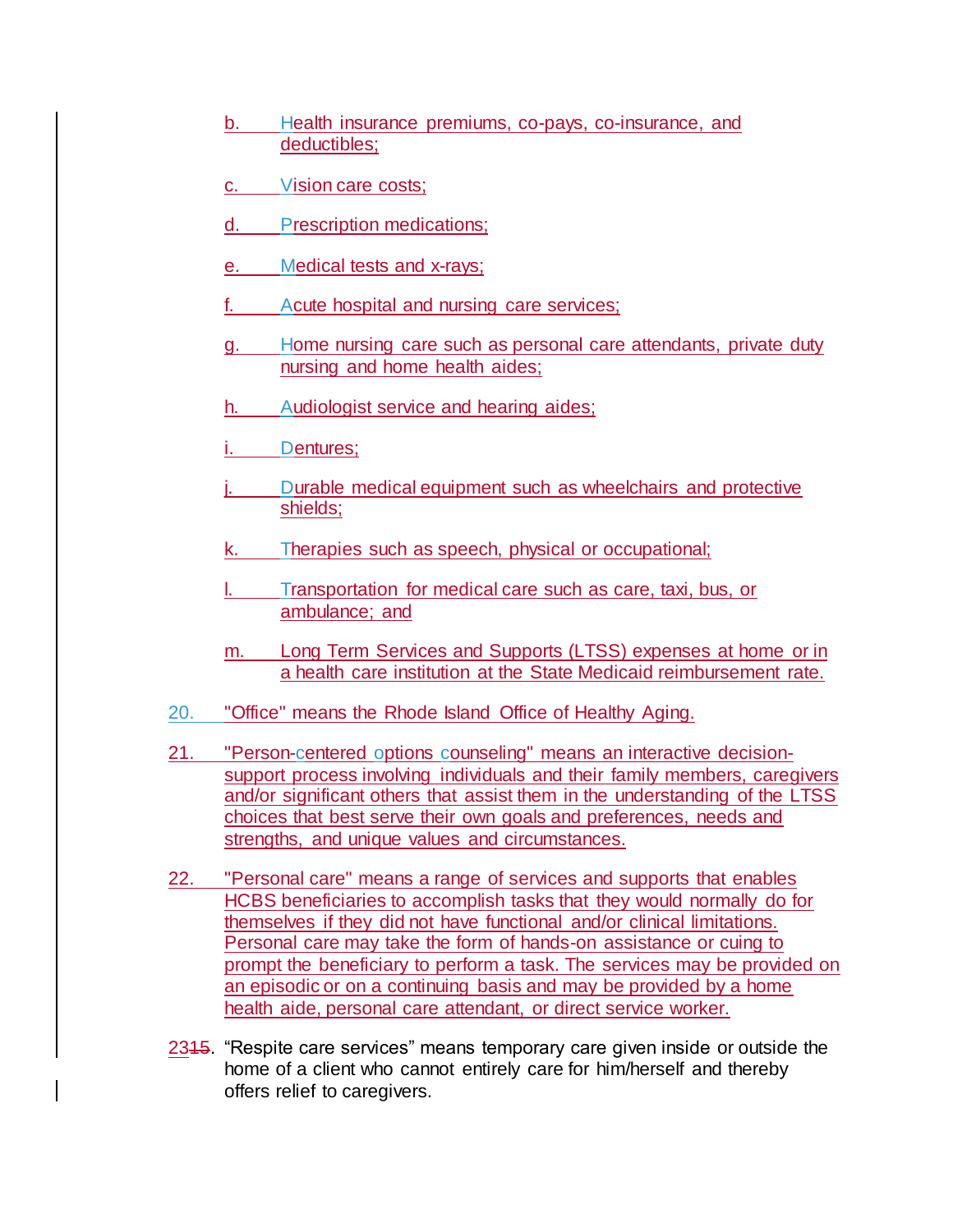### 24. "Spouse" means a person who is legally married to another.

2546. "The Program", as used herein, means the At Home SupportHome and Community Care Services for the Elderly Program.

# **4.2 Purpose and Services Available**

## **4.2.1 Purpose**

The purpose of the Program is to provide eligible-seniors with individuals innovative options to help them remain in the community and avoid premature institutionalization.

### **4.2.2 Services Available**

- A. Home and community care servicesThe Program shall consist of:
	- 1. Medicaid home and community based services for Medicaid eligible clients; or
	- 2. for the state funded co-paymentAt Home Cost-Share program, care coordination, which consists of case management, a combination of homemaker/personal care services, adult day care services and other support services deemed necessary by the Director.

# **4.3 Client Eligibility and Financial Participation by Clients**

# **4.3.1 Medicaid Home and Community Based Services Client Eligibility**

- A. To be eligible for this the Program, the client must be determined, through a functional assessment, to be in need of assistance with activities of daily living and/or to meet an institutional level of care and must meet the following criteria:
	- 1. Medicaid eligible residents of the  $s$ State who are age sixty-five (65) or older and who meet the financial guidelines of the Overview of Medicaid Integrated Care Coverage, 210-RICR-40-00-1.; and
	- 2. Eligibility Eligible for the Rhode Island Medicaid Program isas determined by the Department of Human Services. Applicants must also be assessed and determined to be in need of the assistance provided by the Program.

# **4.3.2 Copay ClientAt Home Cost-Share Program Eligibility**

A. Persons eligible for assistance under the provision of this section, subject to the annual appropriations deemed necessary by the General Assembly to carry out the provisions of this rule, include: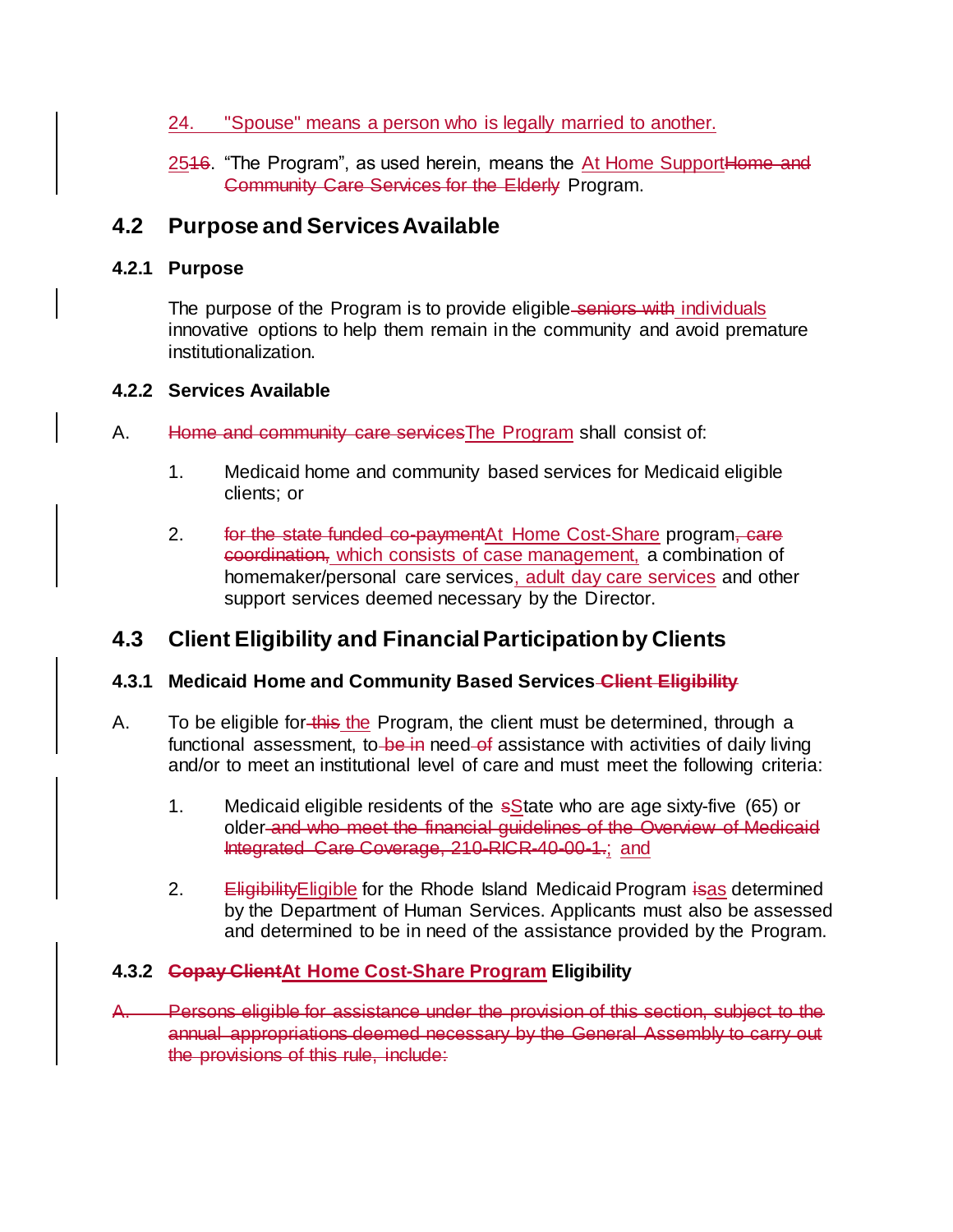- 1. any homebound unmarried resident or homebound married resident of the state living separate and apart, who is at least sixty-five (65) years of age, ineligible for Medicaid, and whose income does not exceed two hundred percent (200%) of the federal poverty limit; and
- 2. any married resident of the state who is at least sixty-five (65) years of age, ineligible for Medicaid, and whose income when combined with any income of that person's spouse does not exceed two hundred percent (200%) of the federal poverty limit.
- A. The Program group and eligibility requirements are determined by the State as follows:
	- 1. Single adults a single adult requesting the Program, is treated as an individual that is a group of one (1).
	- 2. All single adults must meet the following eligibility requirements:
		- a. A Rhode Island resident;
		- b. Sixty-five (65) years of age, or age nineteen (19) to sixty-four (64) with a medically documented diagnosis of Alzheimer's Disease or other underlying related cause of dementia;
		- c. Ineligible for Medicaid; and
		- d. Income does not exceed two hundred fifty percent (250%) of the FPL.
	- 3. Adults with spouses when two (2) spouses are living together, both the person requesting the Program and the applicant's spouse are considered members of the applicants Program group (as a "couple" or group of two (2)) unless one (1) of the exceptions specified below applies:
		- a. Living together a couple is considered living together in any of the following circumstances:
			- $(1)$  Until the first  $(1<sup>st</sup>)$  day of the month following the calendar month of death or marriage separation (when a spouse dies or the couple separates); or
			- (2) When the number of days one (1) spouse is expected to receive LTSS in an institution is fewer than thirty (30) days.
		- b. Exceptions adult applicants with spouses are treated as an "individual" for eligibility purposes in the following circumstance: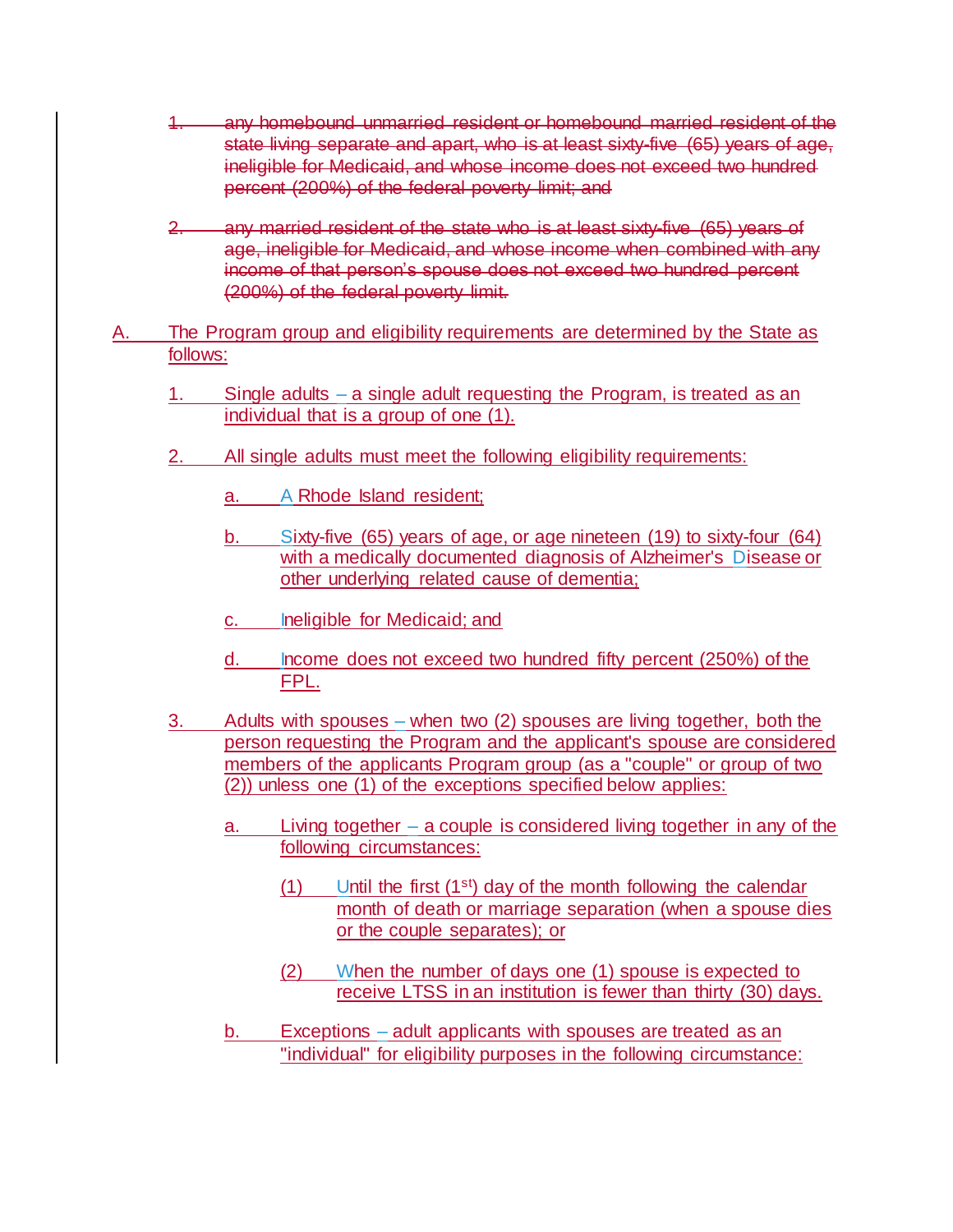- (1) When one (1) spouse in a couple is receiving LTSS in an institution.
- 4. All adults with spouses must meet the following eligibility requirements:
	- a. A Rhode Island resident;
	- b. Sixty five (65) years of age, or age nineteen (19) to sixty-four (64) with a medically documented diagnosis of Alzheimer's Disease or other underlying related cause of dementia;
	- c. Ineligible for Medicaid; and
	- d. Income does not exceed two hundred fifty percent (250%) of the FPL.
- B. Availability of services under the Copay Program shall be dependent upon appropriation of funds by the Rhode Island General Assembly. Persons meeting the eligibility requirements of  $\S$  4.3.2(A) of this Part shall be eligible for the-cocost share payment portion of the Program.

#### **4.3.3 Financial Participation by Clients**

- A. Medicaid Home and Community Based Services Program
- 1. Client share of cost for those eligible for Rhode Island Medical Assistance Medicaid Program shall be-set determined by the Department of Human Services.
- B. GopayAt Home Cost Share Program
- 1. Clients determined eligible under  $\S 4.3$  of this Part shall be assigned a cost share based on their income level and their selected services need. All client payments under this Program shall be paid directly to a vendor(s) of service(s)Clients are responsible to pay their cost share directly to the vendor/service provider.
- C. Income Guidelines and of the At Home Cost Shares for Co-pay (CNOM) Program are determined by the Division Office according to the Ffederal poverty limit (FPL).
	- 1. Program income eligibility quidelines will be adjusted every year annually when new FPL guidelines are issued. The Director has the authority to adjust cost share amounts up to a maximum of the amounts cited below:
		- a. Level One (1)
			- (1) Individual: up to one hundred twenty-five percent (125%) FPL for individuals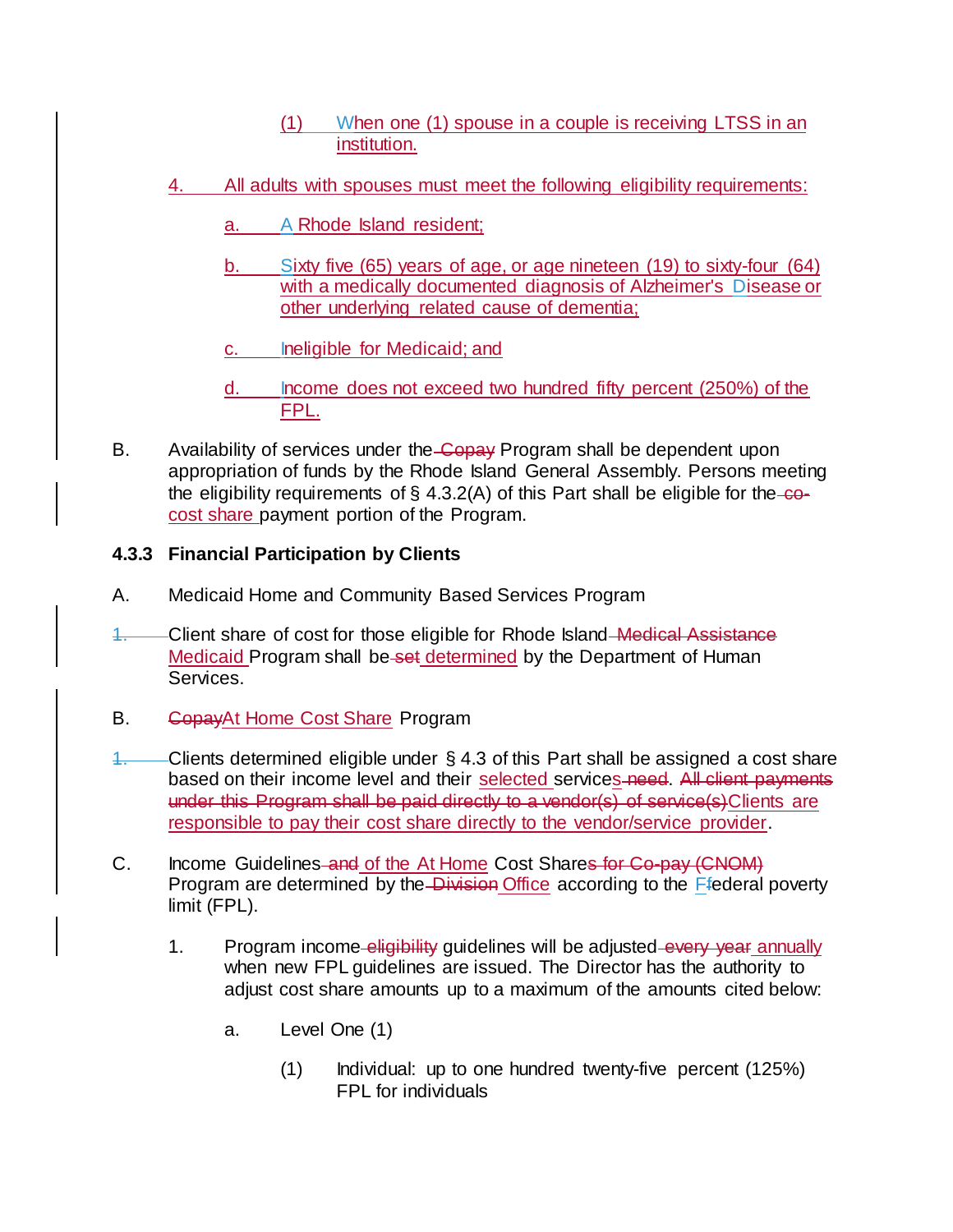- (2) Home Care Cost Share: four dollars and fifty cents per hour (\$4.50/hour)
- (3) Couple: up to one hundred twenty- five percent (200125%) FPL for families of two (2)
- (4) Adult Day Services Cost Share: seven dollars per day (\$7.00/day)
- b. Level Two (2)
	- (1) Individual: greater than one hundred twenty five percent (125%) and up to two hundred percent (200%) FPL for individuals
	- (2) Home Care Cost Share: seven dollars and fifty cents per hour (\$7.50/hour)
	- (3) Couple: greater than one hundred twenty five percent (125%) and up to two hundred percent (200%) FPL for families of two (2)
	- (4) Adult Day Services Cost Share: fifteen dollars per day (\$15.00/day)
- c. Level Three (3)
	- (1) Individual: greater than two hundred percent (200%) and up to two hundred fifty percent (250%) FPL for individuals
	- (2) Home Care Cost Share: seven dollars and fifty dollars per hour (\$7.50/hour)
	- (3) Couple: greater than two hundred percent (200%) and up to two hundred fifty percent (250%) FPL for families of two (2)
	- (4) Adult Day Services Cost Share: fifteen dollars per day (\$15.00/day)

# **4.4 Program Eligibility and Duration of Eligibility**

#### **4.4.1 Program Eligibility**

A. The Division Office and its contracted case management agencies shall utilize the Division- Office approved assessment form described in the Division's Office Rules, Regulations, and Standards for Certification of Case Management Agencies, Part 5 of this Subchapter-herein which shall serve as the primary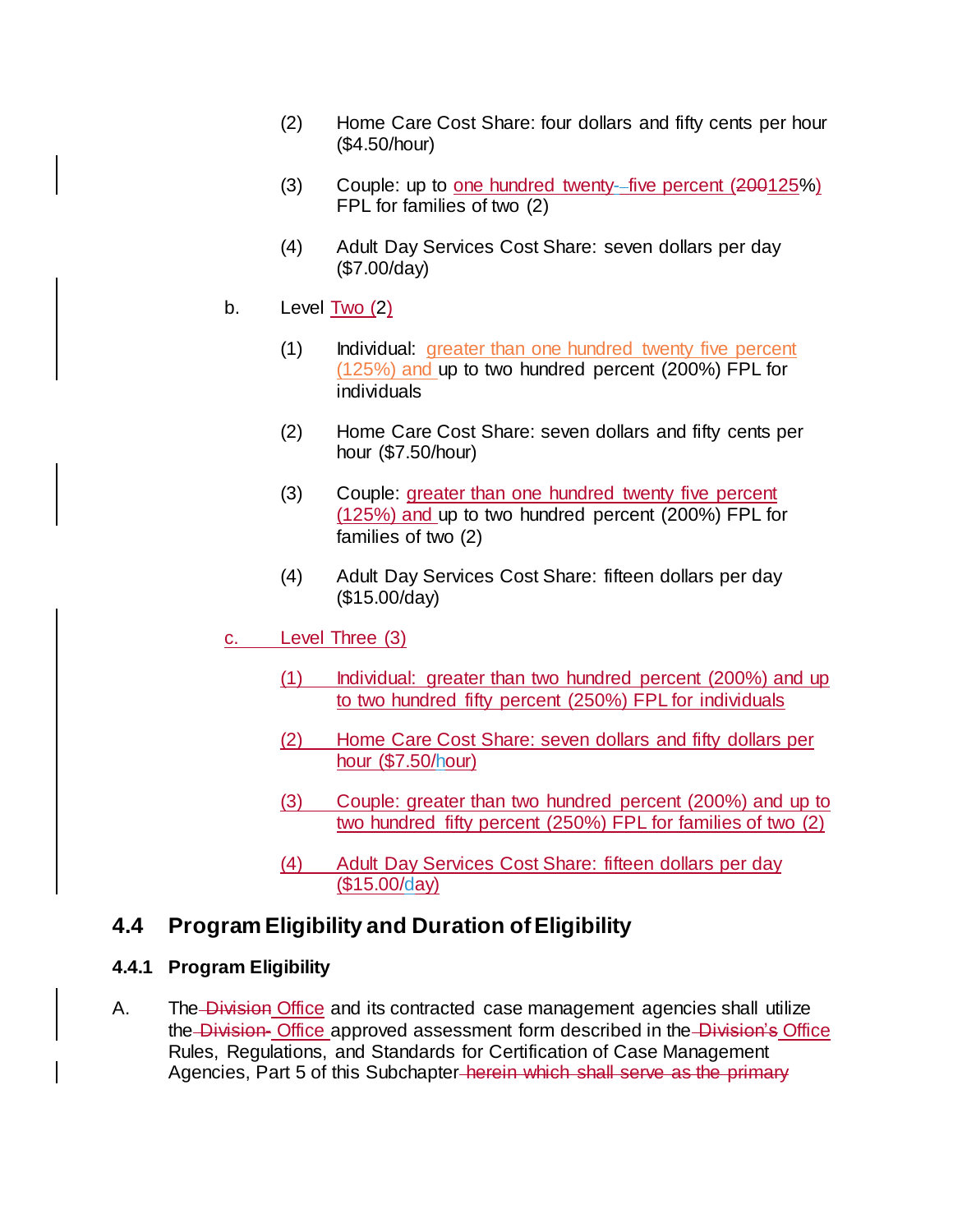vehicle for determination of program eligibility. This form shall include, but shall not be limited to:

- 1. Pertinent demographic information;
- 2. Residence;
- 3. Date of birth;
- 4. Marital status;
- 5. Annual income for the previous calendar year, including amount and source of income (such income must be supplied for applicant and spouse when applicant is married);
- 6. Information on participation in other home and community-based-care programs;
- 7. Social security number;
- 8. All other data essential for the determination of eligibility and the maintenance of client statistics;
- 9. Certification through signature of the applicant that permission is granted to the Division Office to verify any and all information supplied on the application form as well as certification through signature that the applicant will supply to the Division Office, upon request, written documentation of all information included on the application form.
- B. Such application form shall be made available to the Division's Office's contracted case management agencies. The Division Office may verify eligibility information in one (1) or more of the following ways:
	- 1. Review and certification of eligibility by trained staff for each assessment filed with the Division Office or its contracted case management agencies;
	- 2. Computer cross checks with available data banks;
	- 3. Home-based assessment to obtain documentation for age, residence, functional status, and previous year's annual income or income for the ninety (90) days prior to application for services;
	- 4. Confirmation of Medicaid eligibility by the Rhode Island Department of Human Services (specific to Medicaid LTSS Home and Community Based Services Program only);
	- 5. Physician confirmation of diagnosis and functional need for services;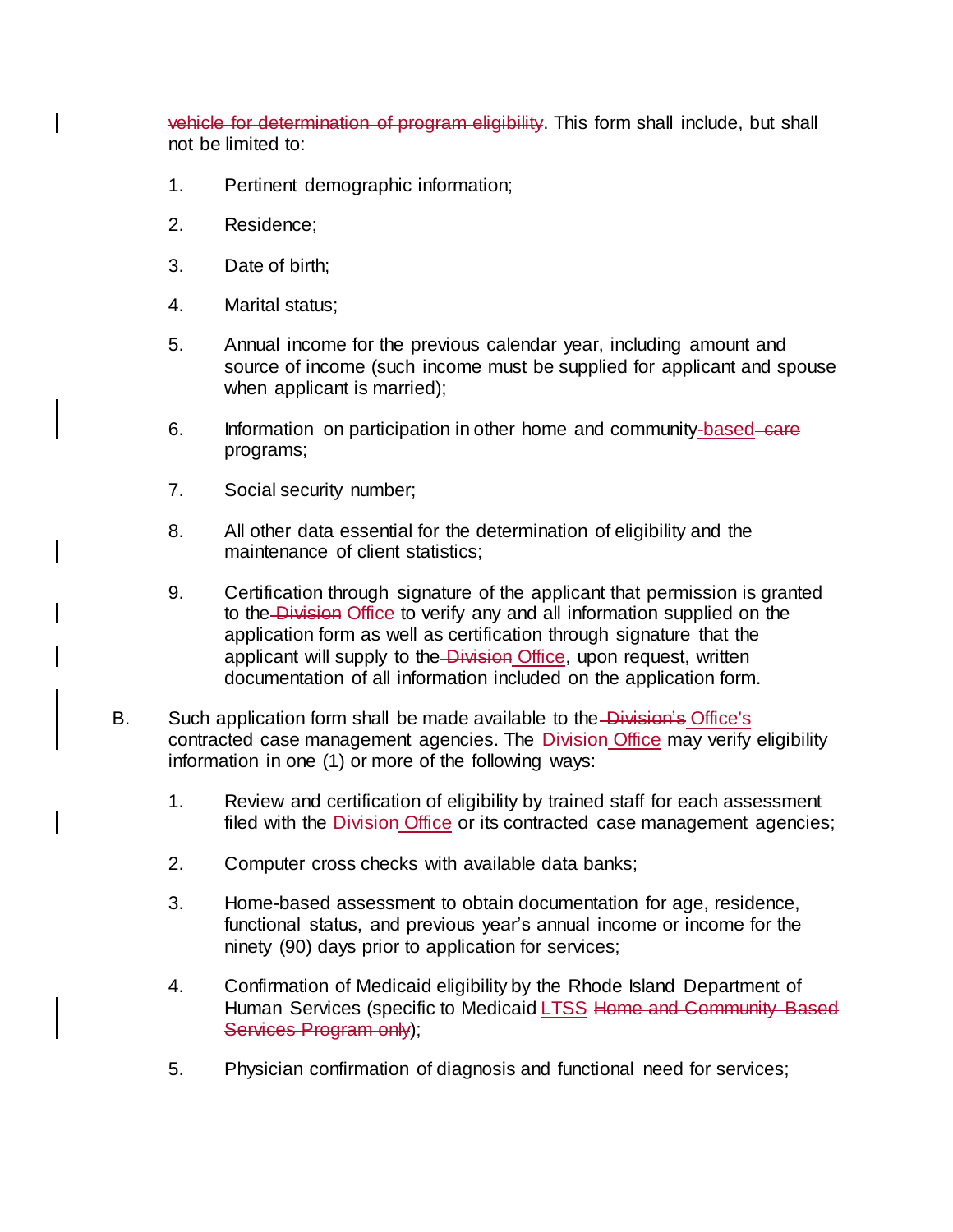- C. The following documentation shall be accepted as verification of age, residence, and income under the Program:
	- 1. Age: One (1) of the following:
		- a. Rhode Island driver's license or LD<sub>r</sub> identification Ccard;
		- b. Birth certificate; or
		- c. Any other official local, State, or Federal document which indicates verified date of birth.
	- 2. Residence: One (1) of the following:
		- a. Rhode Island Ddrivers license or I.D. identification Card; or
		- b. Any other official document which indicates permanent residence, (i.e. utility bill, tax return, etc.).
	- 3. Income, Disregards and Medical Expenses:. A combination of the following is sufficient to document all income, income disregards and medical expenses included in the definition of such under the Program:
		- a. Previous calendar year federal income tax return;
		- b. Employment income: W-2 form, pay stubs with year to date total, letter from employer indicating length of employment and wages in previous calendar year;
		- c. TDI/Worker's Compensation: an award letter or copies of checks;
		- d. Unemployment benefits: a stamped, unemployment book or copies of checks;
		- e. Alimony or Support: a court decree or other documentation;
		- f. Pension Benefits (Social Security, Veterans' Benefits, SSI, etc.): an award letter or, after determining date of initial award, copy of most recent award letter or written verification from income source;
		- g. Interest Income: savings statements, passbook, letter from savings institution, W-1099 or W-9 interest form;
		- h. Rental Income: rent receipts, lease agreement;
		- i. Self-Employment Income: all receipts, bills, invoices, and other documents establishing income and expenses of operations;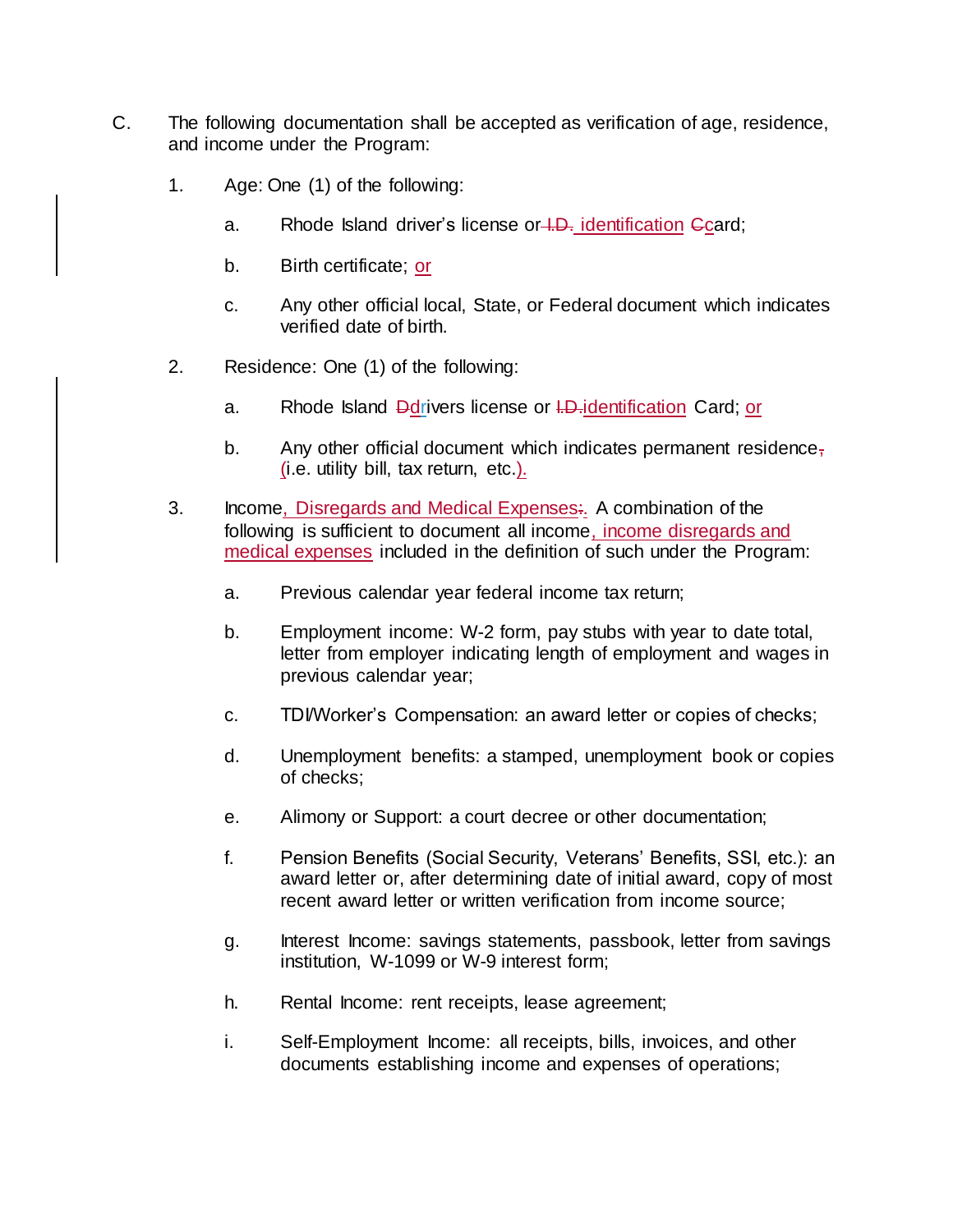- j. Any listing or verification from an agency or organization for one (1) of the above shall constitute acceptable documentation of income. and allowable medical expense as defined in  $\S$  4.1.5(A)(8) and (15) of this Part.
- 4. Income Disregards: Any and all of the following:
	- a. Gifts from non-governmental sources;
	- The value of surplus foods:
	- c. Other relief in kind supplied by a public or private agency;
	- d. Sums of money expended for medical and pharmaceutical purposes that exceed three per cent (3%) of applicant's annual income or, if ninety (90) day income data are used for eligibility purposes, three per cent (3%) of applicant's preceding ninety (90) day income computed on an annual basis.

### **4.4.2 Duration of Eligibility**

- A. Clients whose eligibility has been established as described in § 4.4.1 of this Part shall remain eligible for a period of one (1) year, or until the following, whichever occurs first:
	- 1. The client moves out of Rhode Island and is no longer a full-time resident; or
	- 2. The client is no longer in need of the services of this Program; or
	- 3. The Division Office conducts a reassessment of eligibility and determines the client to be ineligible.

# **4.5 Appeal Procedures**

#### **4.5.1 [Appeal Procedures](https://rules.sos.ri.gov/regulations/part/210-10-05-2)**

Any person whose application for assistance under the Medicaid Home and Community Base Services Program is denied or whose request for an increase in assistance is denied shall have the right to appeal such a decision. Such appeals shall follow the procedures described in the Medicaid Code of Administrative Rules, Section 0110, "Complaints and Hearings" Rhode Island Code of Regulations, Executive Office of Health and Human Services, Consumer Rights, Responsibilities, and Protections, 210-RICR-10-05-2.

# **4.6 Advisory Committee**

**4.6.1 Advisory Committee**